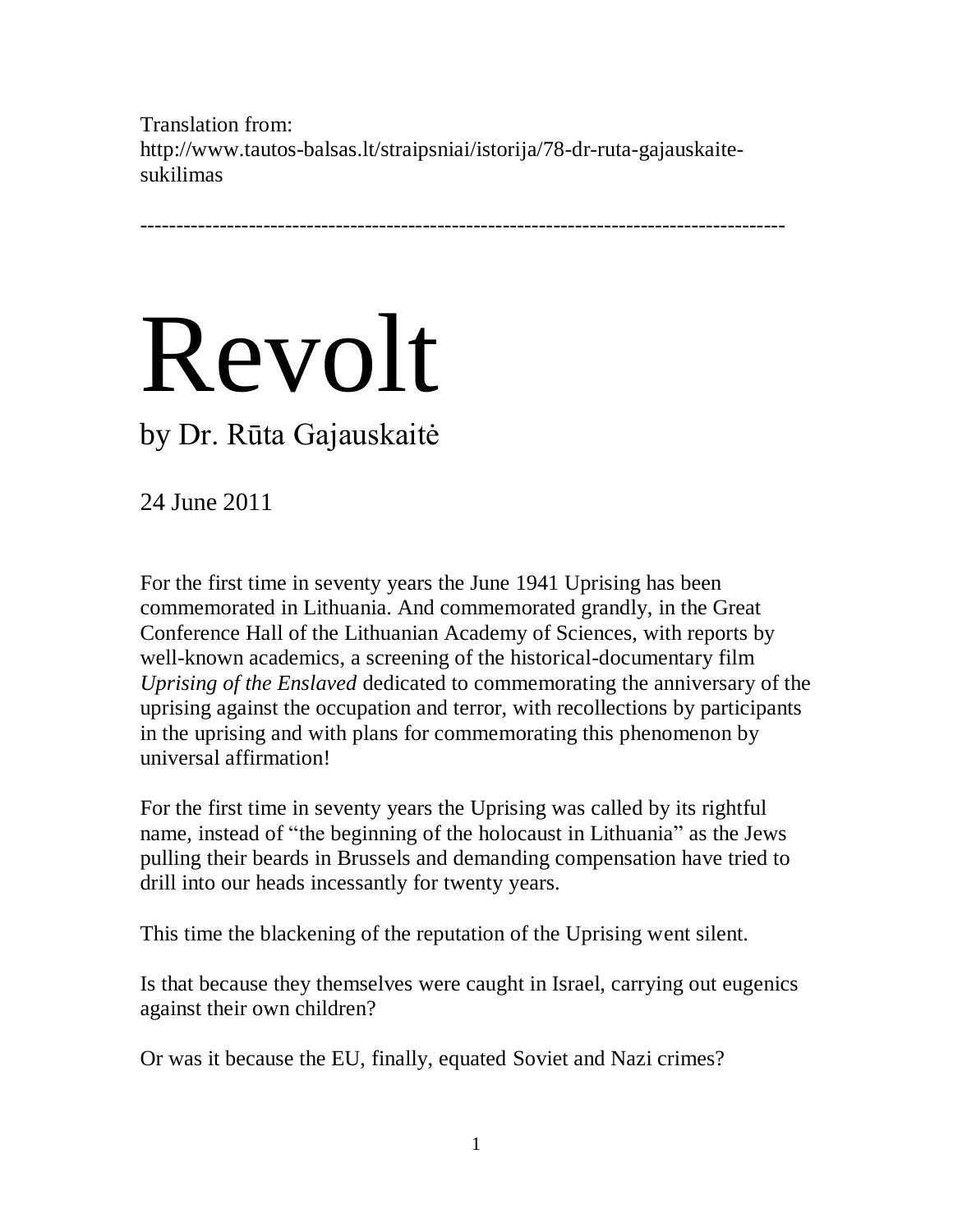Or was it because the Parliament confirmed the sum of restitution to the Jews?

Or was it because the executors of Mordechai Levi's bloody ideology of Marxism in Lithuania along with the entire list of 72 names of the implementers of the genocide of Lithuanians, led by Nachman Dushansky who was also successfully hidden in Israel, "forgotten"?

This time, not only was the Uprising properly named, but it was elucidated in all sorts of ways: from the general geopolitical situation prevailing in Europe then, from the viewpoint of the genetic roots of the Lithuanian Nation, and from the near future's consequences — of the partisan resistance — in stopping the colonization of the country.

The Uprising demonstrated the Nation's strength, faith and nobility, because they rose up against moral and physical slavery and the Marxist lie with the whole world watching. The effect of the [1941] Uprising lasted throughout the entire decade of the [postwar, "Forest Brother"] partisan war, was never extinguished during the entire period of resistance and with impressive strength broke forth during the Sajudis period!

We can boldly say that the Uprising laid firm foundations of citizenship and statehood for the Lithuanian Nation, and the undying resolve to get back freedom and independence.

For the first time in seventy years the Uprising was named as the only one in the USSR from among all the occupied countries, and not as a spontaneous bursting forth of citizens, but as a carefully planned one, coordinated with all world events, and, although in the planning stage with all of the known consequences of the occupation of World War II, nonetheless precisely executed, enticing the Brown occupier to extend de jure recognition to the Provisional Government of Lithuania and at least partial autonomy, which [was on the level that] the occupied states of Western Europe enjoyed.

These aspirations by the Lithuanian insurgents did not, however, coincide with the Barbarossa plans of the fascists.

For the first time in seventy years, the surviving participants in the Uprising, and their relatives and loved ones, were able to celebrate gloriously, grandly and without being hamstrung, this fact of heroism being seen nowhere else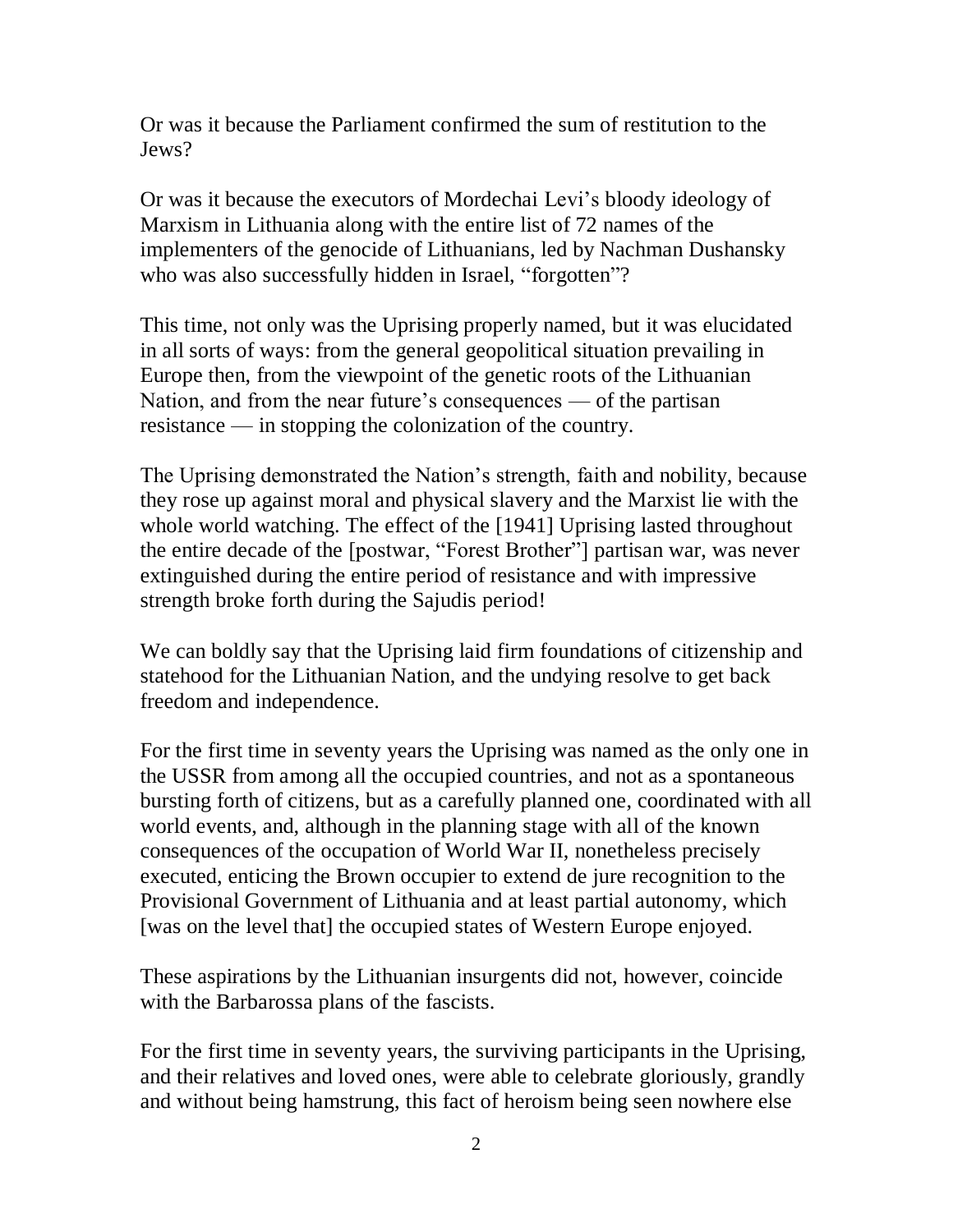in the USSR, when a tiny nation not only rose up against an occupier a hundred times bigger, but also won!!!

Despite that, the partisans, the resistors and the devout continued this struggle for decades after the second occupation with firm hope of getting freedom back.

*It's not for nothing that the song says: Although [they] rooted, [they] didn't pull it up, Although [they] rubbed it so much, [they] didn't rub it out, Because you are the fortress, because you are the Homeland! [or, "Fatherland"]*

For the first time, facts that were erased from history, it seems, on the establishment of the Uprising's headquarters in Vilnius and its surveillance and the arrest and shooting of its members by the red occupiers, rang forth in the palace of the Academy of Sciences. On the removal of the Uprising's organizational headquarters and of its leaders to Kaunas, on plans and relations with the Lithuanian legation to Germany.

On the information received from there and on the coordinated actions of the Uprising to the exact hour, which helped successfully to carry out the goals and managed to get between two waves, the Brown and the Red Marxist waves: between the withdrawing and the arriving fronts, to occupy strategic state sites and after just 19 hours of struggle and fighting to present Lithuanian and European society with the restoration of the State of Lithuania, the composition of the Provisional Government of Lithuania and a vision of the country's future in three languages.

Has that ever been repeated anywhere else?

For the first time in seventy years the professional character of the Uprising was appreciated, which was accompanied by an unbelievable stroke of luck never before seen in history. This was why it was so carefully erased from the historical memory, so that it wouldn't be repeated in an analogous situation!

Isn't there the same post-crisis situation in the country today and the same attitude by the government toward the Nation?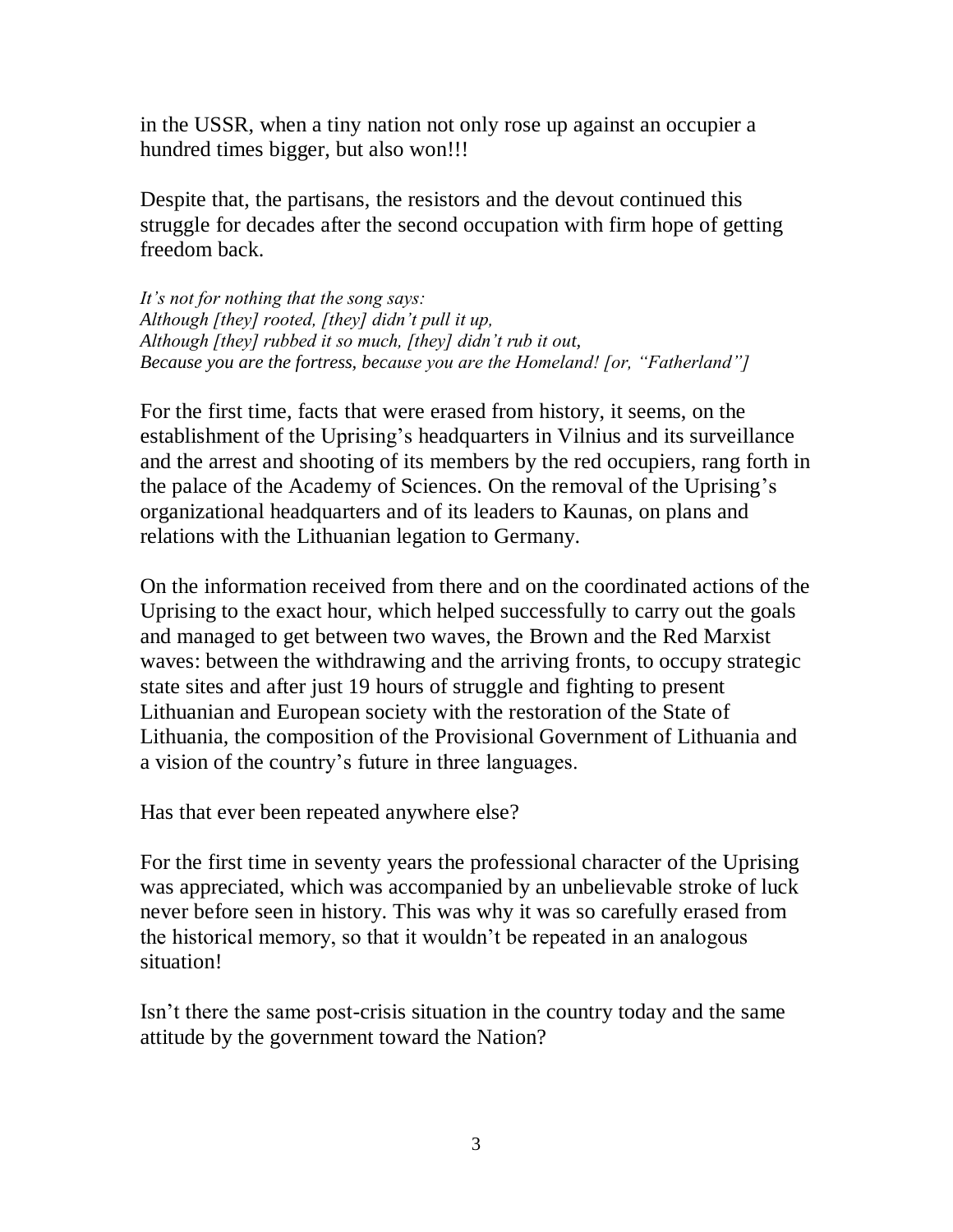As if that weren't enough, the Uprising was desecrated with the accusation it was the beginning of the Holocaust in Lithuania! Therefore it has been very valuable to confirm the paid role, visibly, of Klimaitis, in this accusation, all the more so since he lived in happiness and health right next to Wiesenthal for fifty years!

At the same time that Zuroff in Lithuania provoked legal proceedings against Lileikis and Dailidė.

For the first time at the conference, the boycott of the fascist mobilization was read out, and again, this only happened in Lithuania!

No matter, the traditions of the Uprising have already spread and the chain reaction is penetrating historical events taking place with a distinct Lithuanian stamp and clear example for other nations and countries.

These facts, unique in history and characteristic exclusively of the Lithuanian Nation, were carefully hidden and not only erased from history but also given a blackened reputation. To distort Lithuanians' sense of identity, to extinguish their self-respect and to strangle self-expression: the sought-after aspiration of the restoration of freedom and an independent state.

For the first time we, too, the post-war generation, saw those who rose up seventy years ago, prepared to die in the name of our future, denigrated and degraded, blackened and accused, but unbroken!

With grayed heads, shining eyes and hearts full of joy, our own Most Honored Sons and Daughters of the Nation assembled for the first celebration in their lives where the truth was told about their battle, resolve and sacrifice, about the partisan war renewed by their heroism, the hope of the resistance and the miracle of Sajudis.

It turns out that the size of the Nation and her contribution to the progress of humanity are completely unrelated. Most frequently an utterly tiny people shines through brightly, as the Finns shone, united with their government , and defended the country.

Lithuanians suffered in this area as well, because it was the men of government who acceded to the demands of the USSR, and then themselves